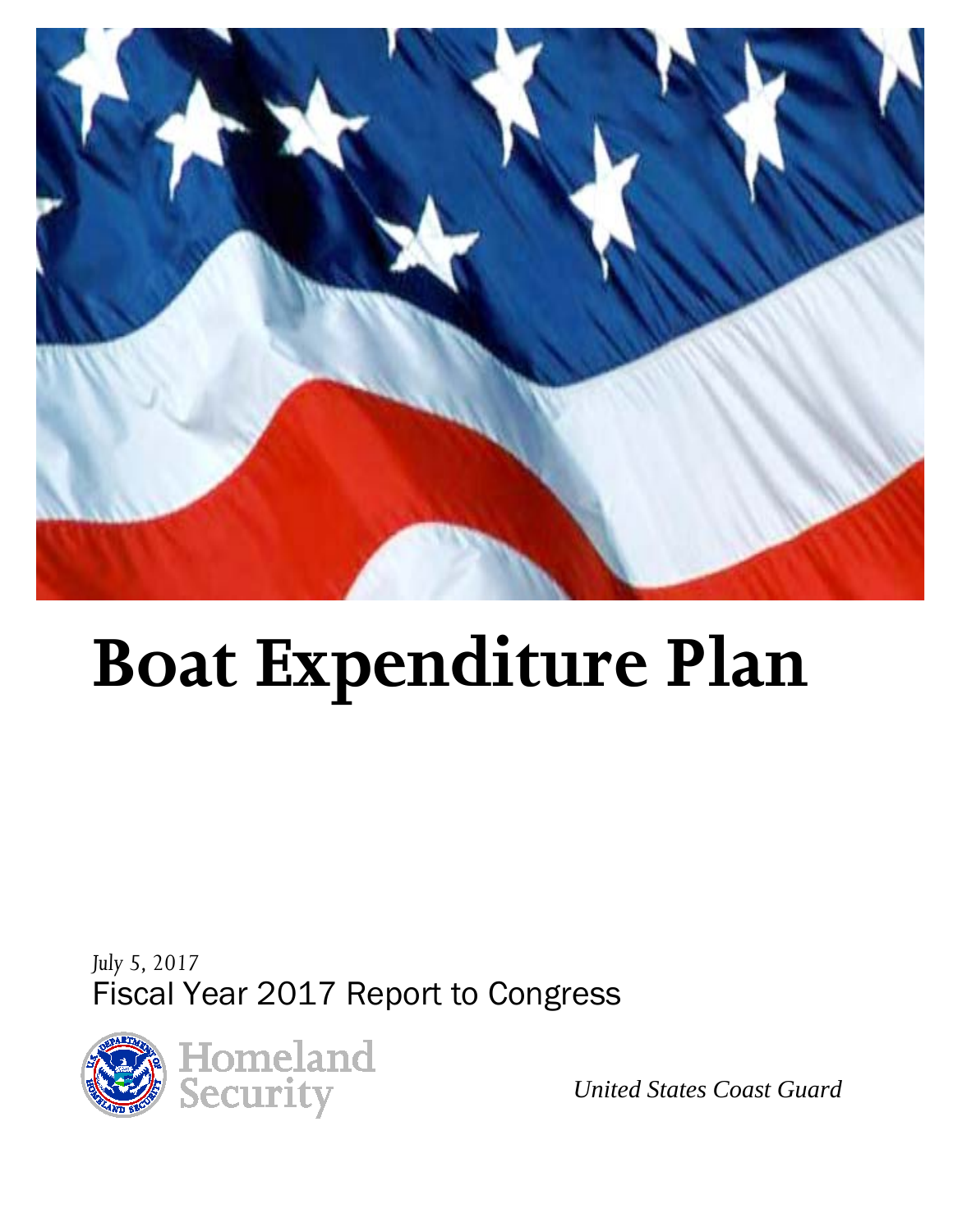### Foreword

#### July 5, 2017

I am pleased to present the following "Boat Expenditure Plan," as prepared by the U.S. Coast Guard.

This report was compiled pursuant to language in Senate Report 114-264 accompanying the Fiscal Year (FY) 2017 Department of Homeland Security Appropriations Act (P.L. 115-31). The report provides a spend plan detailing planned boat purchases, leases, repairs, and service life replacements for FY 2017.



Pursuant to congressional requirements, this report is being provided to the following Members of Congress:

> The Honorable John R. Carter Chairman, House Appropriations Subcommittee on Homeland Security

The Honorable Lucille Roybal-Allard Ranking Member, House Appropriations Subcommittee on Homeland Security

The Honorable John Boozman Chairman, Senate Appropriations Subcommittee on Homeland Security

The Honorable Jon Tester Ranking Member, Senate Appropriations Subcommittee on Homeland Security

I am happy to answer any further questions you may have. Please do not hesitate to contact me at (202) 372-4411 or the Department's Chief Financial Officer (Acting), Stacy Marcott, at (202) 447-5751.

Sincerely,

Paul F. Zukunft Admiral, U.S. Coast Guard Commandant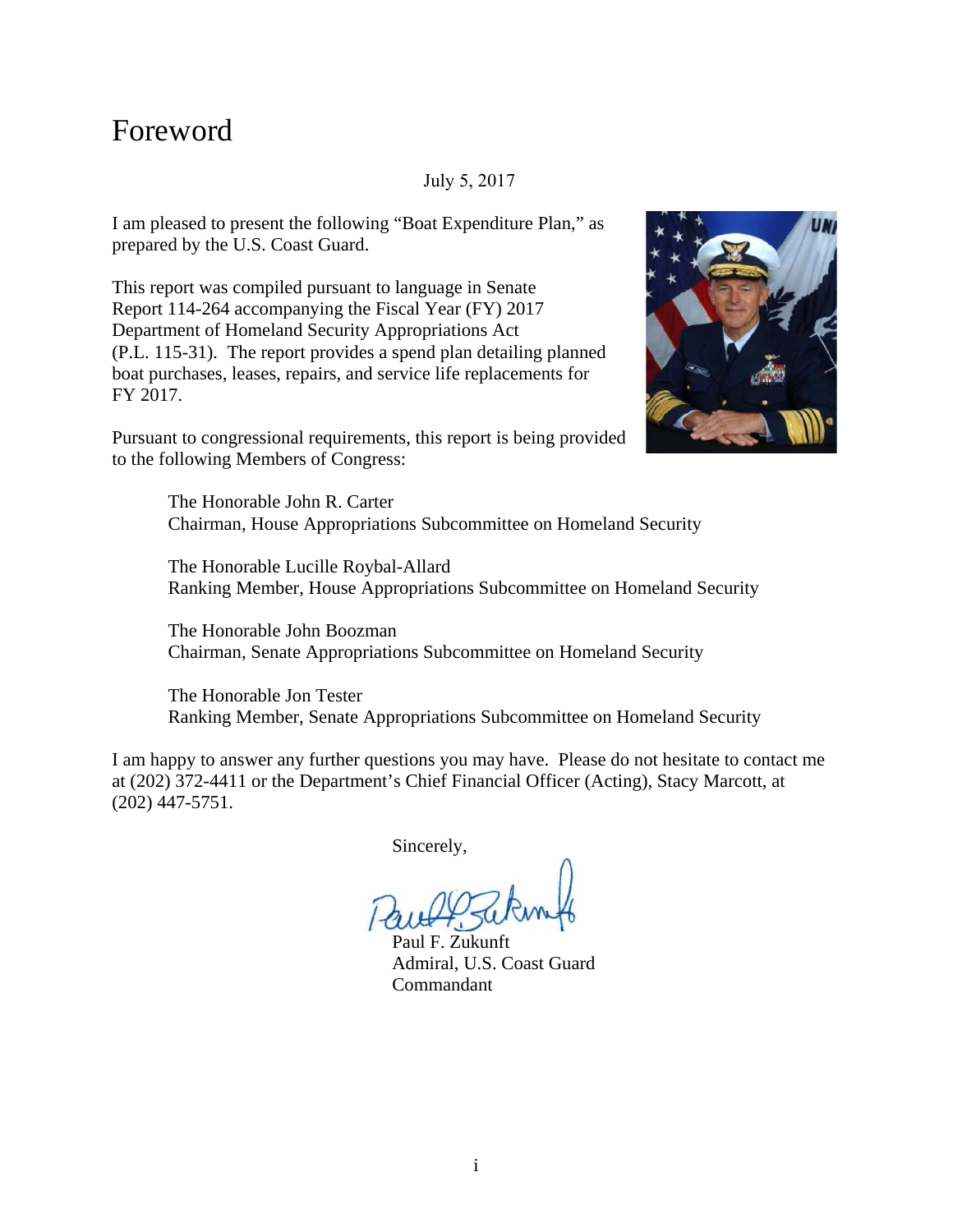

# Boat Expenditure Plan

# **Table of Contents**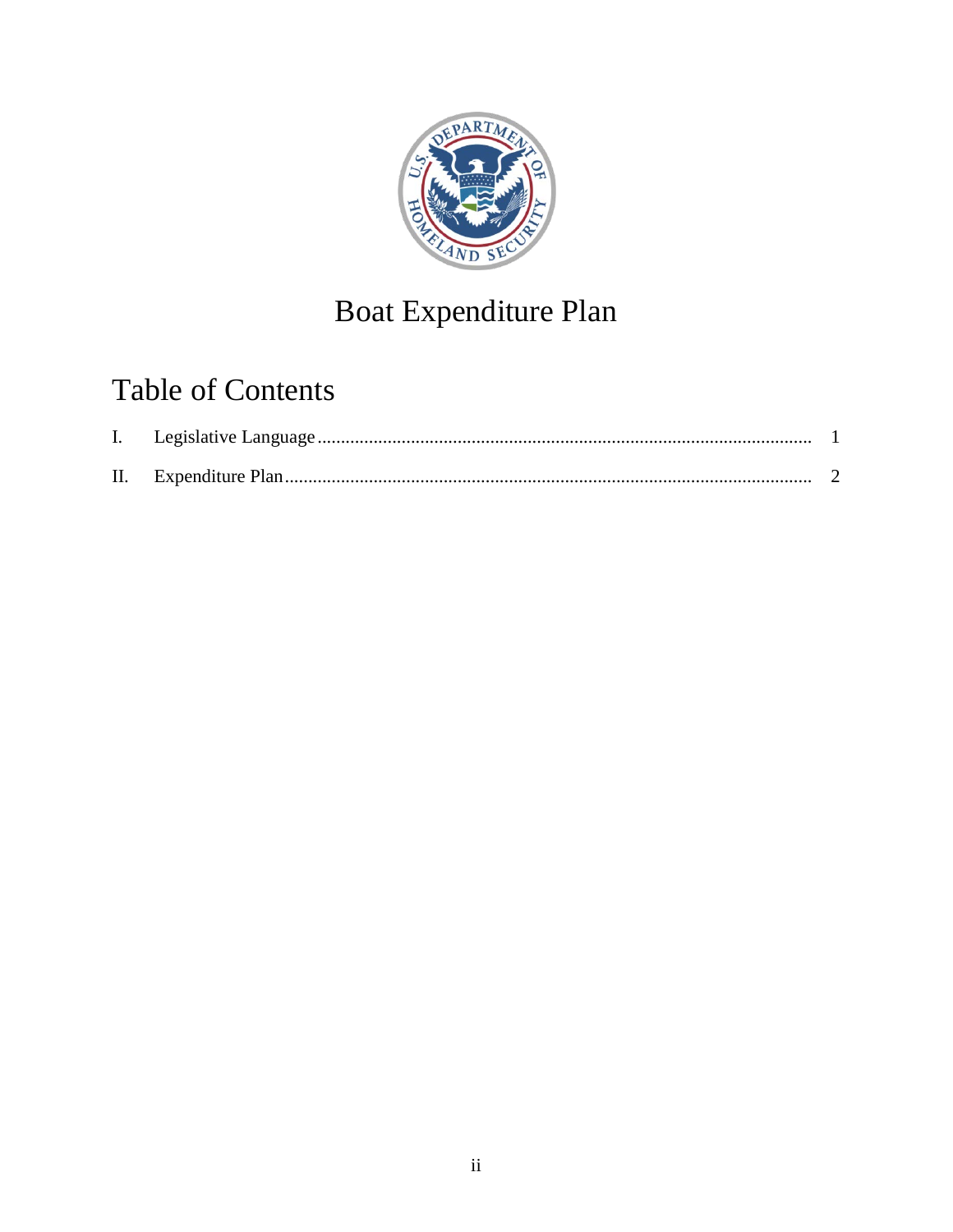## <span id="page-3-0"></span>I. Legislative Language

This report responds to language in Senate Report 114-264 accompanying the Fiscal Year (FY) 2017 Department of Homeland Security Appropriations Act (P.L. 115-31).

Senate Report 114-264 states:

#### BOATS

The Committee is aware of an outstanding Coast Guard requirement to replace aging small response boats and notes that the Coast Guard is not procuring enough boats annually to meet its acquisition objective. The Committee includes funding above the request to purchase not less than 46 small response boats in fiscal year 2017.

The bill also includes long-standing language to allow funds from the Operating Expenses appropriation to be used for the purchase or lease of boats for contingent and emergent requirements (at a unit cost of no more than \$700,000) and repairs and end-of-service-life replacements. The annual cost of these activities is capped at \$31,000,000. Unlike major procurements requested for the Acquisition, Construction, and Improvements appropriation, the Coast Guard's annual request for the Operating Expenses appropriation includes minimal information about the budget for boat activities. In order to gain more clarity on these matters, the Coast Guard shall report to the Committee no later than 30 days after the date of enactment of this act detailing planned small boat purchases, leases, repairs, and service life replacements for fiscal year 2017.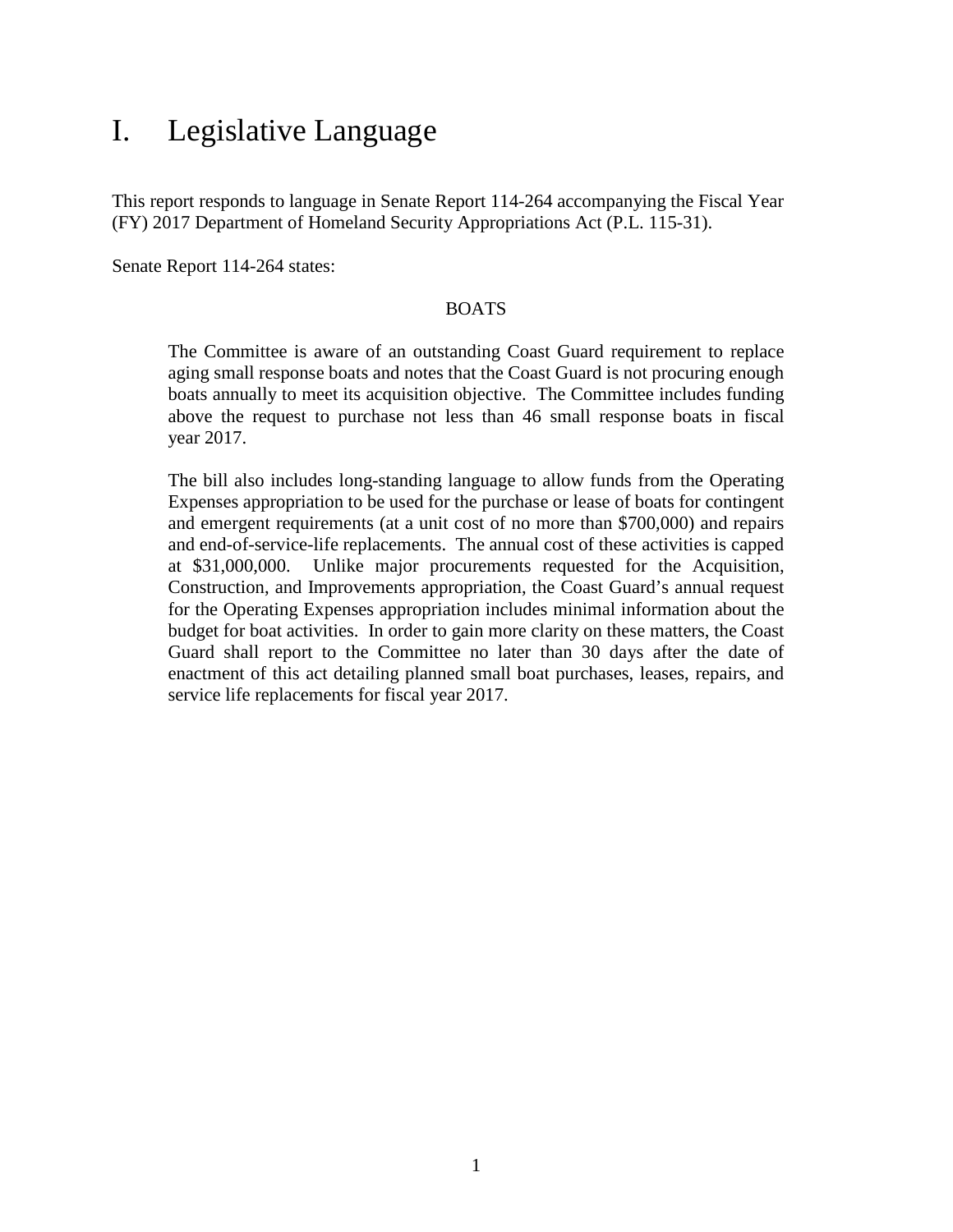## <span id="page-4-0"></span>II. Expenditure Plan

The following depicts the Coast Guard's anticipated boat purchases during FY 2017. For FY 2017, boat funding is anticipated to be obligated during the last two fiscal quarters.

|                           |                       | <b>Estimated</b> |               |                  |                   |
|---------------------------|-----------------------|------------------|---------------|------------------|-------------------|
|                           |                       | Cost per         | <b>Number</b> | <b>Estimated</b> | <b>Obligation</b> |
| <b>Boat Type</b>          | <b>Manufacturer</b>   | boat             | of boats      | <b>Cost</b>      | <b>Schedule</b>   |
|                           | <b>Metal Shark</b>    |                  |               |                  |                   |
| Response Boat – Small     | <b>Aluminum Boats</b> | \$386,000        | 46            | \$17,756,000     | Q <sub>3</sub>    |
| Special-Purpose Craft -   |                       |                  |               |                  |                   |
| Ice Rescue Transport      | To be determined      | \$250,000        | 2             | \$500,000        | Q3                |
| <b>Coast Guard Cutter</b> |                       |                  |               |                  |                   |
| (CGC) EAGLE Motor         |                       |                  |               |                  |                   |
| <b>Surf Boat</b>          | Kvichak Marine        | \$386,000        |               | \$386,000        | Q3                |
|                           |                       | <b>TOTAL</b>     | 49            | \$18,642,000     |                   |

#### **Small Response Boats Expenditure Plan for FY 2017**

#### Response Boat – Small (RB-S)

The RB-S procurements are intended to replace RB-S boats that have surpassed their design service lives. FY 2017 RB-S acquisitions are expected to be deployed to the following locations.

|        |                 |                           |              | Delivery/Outlay |
|--------|-----------------|---------------------------|--------------|-----------------|
| Boat # | <b>Area</b>     | <b>Receiving Unit</b>     | <b>State</b> | <b>Date</b>     |
| 29364  | <b>LANTAREA</b> | <b>STA Calumet Harbor</b> | MI           | FY 2017 Q4      |
| 29365  | <b>LANTAREA</b> | <b>STA Calumet Harbor</b> | MI           | FY 2017 Q4      |
| 29366  | <b>LANTAREA</b> | Sector Upper Miss River   | <b>MO</b>    | FY 2017 Q4      |
| 29367  | <b>LANTAREA</b> | <b>MSST Boston</b>        | <b>MA</b>    | FY 2017 Q4      |
| 29368  | <b>LANTAREA</b> | <b>MSST Boston</b>        | <b>MA</b>    | FY 2018 Q1      |
| 29369  | <b>LANTAREA</b> | <b>MSST Boston</b>        | <b>MA</b>    | FY 2018 Q1      |
| 29370  | <b>LANTAREA</b> | <b>MSST Boston</b>        | <b>MA</b>    | FY 2018 Q1      |
| 29371  | <b>LANTAREA</b> | <b>MSST Boston</b>        | <b>MA</b>    | FY 2018 Q1      |
| 29372  | <b>LANTAREA</b> | <b>MSST Boston</b>        | MA           | FY 2018 Q1      |
| 29373  | <b>LANTAREA</b> | <b>MSST New York</b>      | <b>NY</b>    | FY 2018 Q1      |
| 29374  | <b>LANTAREA</b> | <b>MSST New York</b>      | <b>NY</b>    | FY 2018 Q1      |
| 29375  | <b>LANTAREA</b> | <b>MSST New York</b>      | <b>NY</b>    | FY 2018 Q1      |
| 29376  | <b>LANTAREA</b> | <b>MSST New York</b>      | NY           | FY 2018 Q1      |
| 29377  | <b>LANTAREA</b> | <b>MSST New York</b>      | <b>NY</b>    | FY 2018 Q1      |
| 29378  | <b>LANTAREA</b> | <b>MSST New York</b>      | <b>NY</b>    | FY 2018 Q1      |
| 29379  | <b>LANTAREA</b> | <b>MSST Kings Bay</b>     | <b>GA</b>    | FY 2018 Q1      |
| 29380  | <b>LANTAREA</b> | <b>MSST Kings Bay</b>     | <b>GA</b>    | FY 2018 Q1      |
| 29381  | <b>LANTAREA</b> | <b>MSST Kings Bay</b>     | <b>GA</b>    | FY 2018 Q1      |
| 29382  | <b>LANTAREA</b> | <b>MSST Kings Bay</b>     | <b>GA</b>    | FY 2018 Q1      |